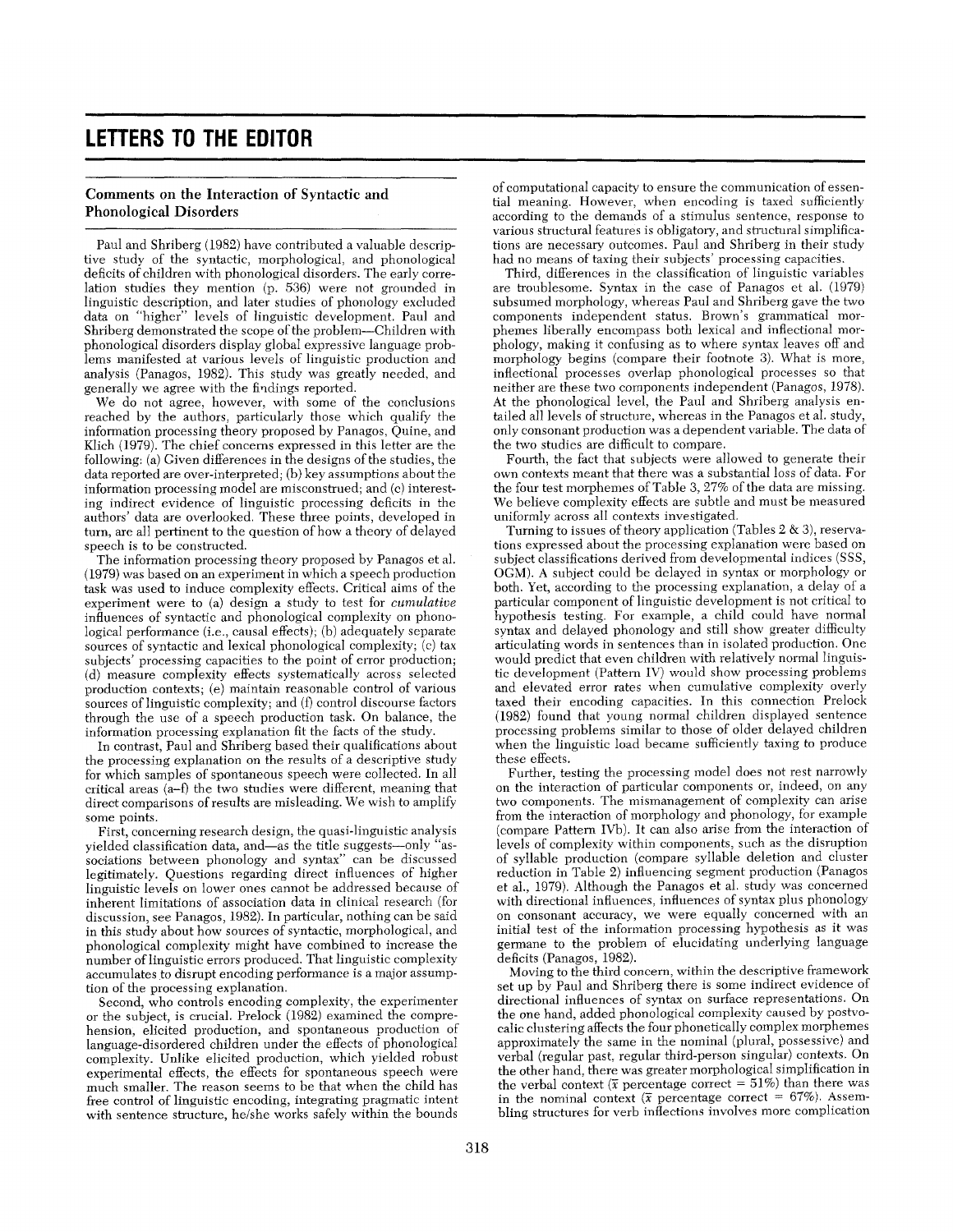of syntactic derivation than the processes of nominal derivation (Panagos, 1978). This is another way of saying that cumulative linguistic complexity within a sentence component yields greater linguistic simplification.

Likewise, inspection of the article data is instructive. The subjects of the four subgroups (Table 3) displayed quite similar degrees of article mismanagement (Patterns I-IV =  $61\%$ ,  $91\%$ , 81%, 96%; respectively). Although *article* can be assigned to a grammatical morpheme inventory as Brown has done for descriptive purposes, it derives from syntactic processes while at the same time being sensitive to phonological constraints (Panagos, 1982; Panagos & Prelock 1982 ). Thus, the children might have been omitting articles either beeause they were having difficulty processing syntax or because an article like *the* was difficult to pronounce. Once again the effects of cumulative linguistic complexity are witnessed (Prelock, 1982). The reasoning here is consistent with the common sense notion of sources of linguistic complexity "ganging up" on the delayed child to impair language expression.

In the final analysis, we see the study under review as a complement to that of Panagos et al. (1979), not as one presenting competing data. Highlighted in this letter are some of the many problems remaining as to the construction of an adequate theory of delayed speech development. Clearly, many angles on theory construction are needed--descriptive and experimental, crosssectional and longitudinal studies, to be specific. There is need for more precision when it comes to the use of information processing concepts and terminology, and issues regarding linguistic perception and cognition must be resolved. The appeal of an information processing account, however, is apparent. In the speech of the language-disordered child, according to decades of clinical experience, there is a systematic loss of structural infor~ marion which is as characteristic of expresslon itself as it is of specific components of linguistic organization. A phonological disorder, therefore, is symptomatic of general problems of linguistic encoding.

> *John M. Panagos University of Akron, OH Patricia A. Prelock Children's Hospital of Pittsburgh, PA*

#### **REFERENCES**

- PANAGOS, J. M. (1978). AbStract phonology, grammatical reduction and delayed speech development. *Acta Symbolica*, 7-9, 1-12.
- PANAGOS, J. M. (1982). The ease against the autonomy of phonological disorders in children. *Seminars in Speech, Language and Hearing, 3,* 172-181.
- PANAGOS, J.M., & PRELOCK, P.A. (1982). Phonological constraints on the sentence productions of language-disordered children. *Journal of Speech and Hearing Research, 25,* 171- 177.
- PANAGOS, J.M., QUINE, M., KLICH, R. (1979). Syntactic and phonological influences on children's articulation. *Journal of Speech and Hearing Research, 22,* 841-848.
- PAUL, R., & SHRIBERG, L.D. (1982). Associations between phonology and syntax in speech-delayed children. *Journal of Speech and Hearing Research, 25,* 536-547.
- PRELOCK, P.A. (1982). *Cumulative effects of syntactic and phonological complexity on children's language production.*  Unpublished doctoral dissertation, University of Pittsburgh, 1982.

Received May 24, 1983 Accepted July 15, 1983

#### **Reply to Panagos and Prelock**

We are grateful to Drs. Panagos and Preloek for the opportunity to clarify some of the points made in our paper in relation to their important work on phonology/syntax interactions. As we read their comments, the questions raised can be summarized as follows:

1. Can results between their studies and ours be meaningfully compared, given the differences in methodology?

2. Is the information-processing theory proposed by Panagos et al. (1979)<sup>a</sup> properly applied to our data?

3. Does indirect evidence present in our data support the findings of Panagos and his colleagues in their elicited imitation studies ?

With regard to the first question, we agree that the differences in method make comparison difficult. Children may not happen to use particular constructions within any sample, and one cannot know whether the ehild has not learned that construction or simply has not used it during the 10 min m which we happened to be listening. We do not, however, agree that for this reason "nothing can be said" about how sources of complexity interact to produce errors in spontaneous speech. We believe the type of inferential analysis used in our paper does allow some  $s$  peculations to be made. For example, we can see that in some instances Pattern IVb children do not simplify articulation even in relatively complex morphological enwronments. We can conelude, therefore, that morphological complexity does not always result in phonological simplification.

As Panagos and Prelock argue, whether complexity is controlled by the subject or by the investigator does make a critical difference in the results. In response to the elicited imitation tasks of Panagos and Prelock. structural simplifications are necessary outcomes. Our argument was that elicited imitation tasks do not reflect the conditions present when a child is engaged in conversation—that despite the task's internal validity, it is not ecologically valid. Therefore. test results cannot claim to explicate linguistic processes that occur in ordinary conversation. It is true that we have no direct means of taxing the subject's processing capacity in our design, but the children's own communicative intentions did provide some contexts that were syntactically and/or morphologically more taxing than others. Our intention was to examine what happened to phonological realization in those contexts in which children did. of their own accord, attempt a complex target.

It may well be that children do things other than phonological simplification in an attempt to control complexity in spontaneous speech. They may avoid phonetically complex words, reword sentences before their production, or simply talk as little as possible. These strategies would also result in reducing the encoding load, without articulatory simplification, We did hot investigate these possibilities directly, and our findings do not rule them out. In interpreting our results, we merely attempted to point out that children sometimes do produce complex morphosyntactic contexts spontaneously and that when they do, this increased complexity does not invariably result in phonological simplifieation. Children may decrease their encoding load by a variety of avoidance strategies. But when they do attempt a complex target, some children are capable—perhaps for only a limited number of attempts in any discourse unit-of marshalling productive resources to express their linguistic competenee.

In regard to the second question, there appears to be some confusion as to whether the information processing model presented by Panagos and Prelock is being treated as a hypothesis or an assumption. The model has two aspects: first, that linguistic complexity accumulates to stress a child's productive output, and

aSee the References in the Panagos and Prelock letter preceding this letter.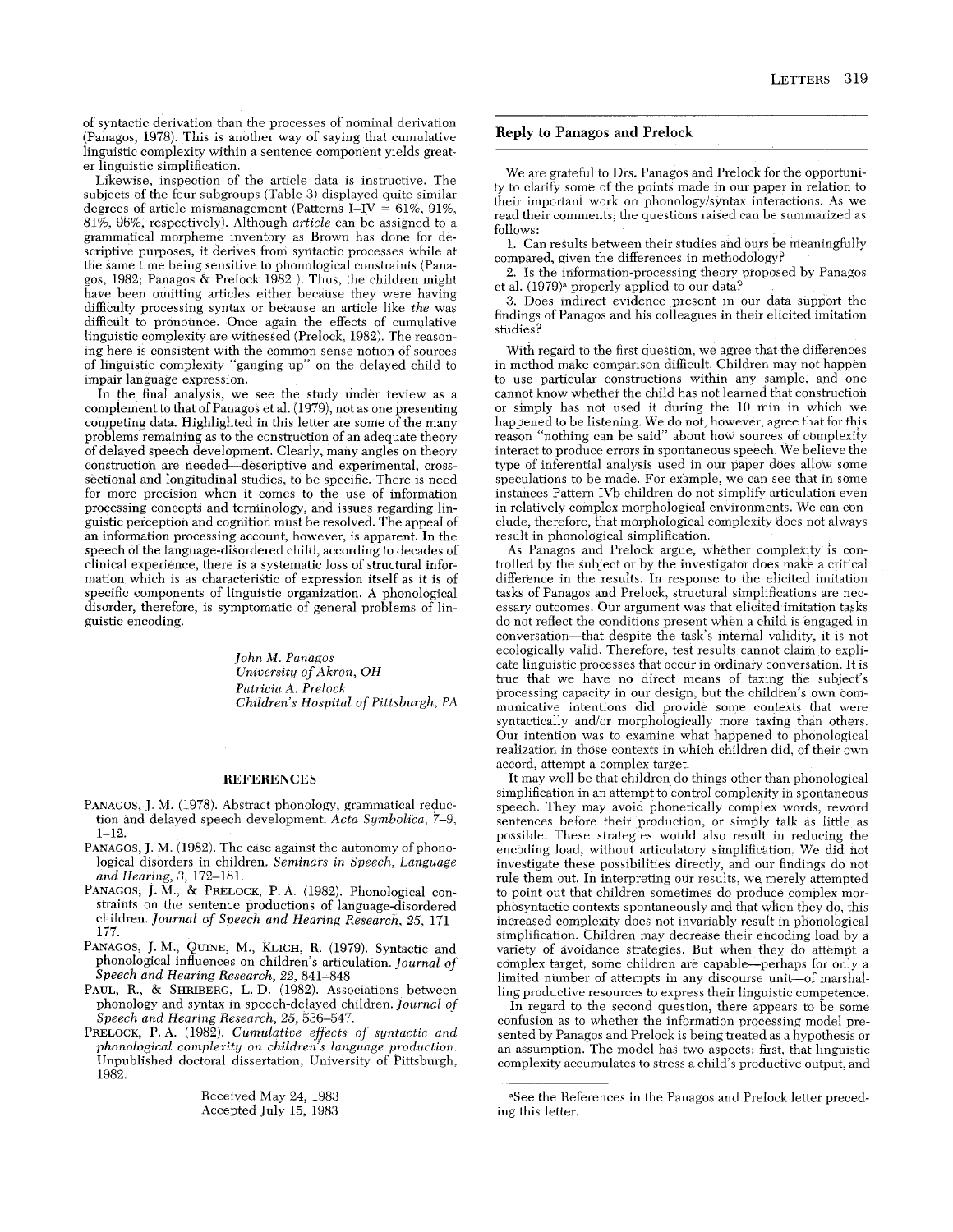second, that speech delay occurs in certain children who have a constraint in the normal complement of language encoding capacity. According to this model, both normal and disordered speech would be disrupted by some critical mass of linguistic complexity, and for speech-delayed children-because they have limited resources to begin with-this critical mass is simply smaller. This model seems, in general, intuitively reasonable.

Panagos and his colleagues have provided support for both aspects of this theory in a series of experimental studies. But, for reasons of ecological validity stated above, their findings do not seem to warrant unqualified acceptance of the basic notion of a general constraint on encoding resources as a sufficient explanation for all forms of speech delay. Although our descriptive study did not test the limited encoding hypothesis directly, it did present data that challenge one construction of the theory--that is, that beeatase of constraints on encoding resources, syntactic complexity necessarily leads to phonological simplification.

As we stated in our paper, we believe the general syntactic delays seen in many children with delayed phonological development may, indeed, result from a limitation in encoding resources. We simply pointed out that it was not always possible to predict what aspects of the system--phonology or syntax--would be affected in uncontrolled conversation. If the informationprocessing model of Panagos and Prelock is not dependent on the ability to predict the point at which disruption will take place and only requires some decrement in complexity--expressed as either error or avoidance of some complex targets--we would have no quarrel with such a model as a working hypothesis. But we would continue to contend that some children in certain free speech contexts can "tune up" production to meet the complexity requirements of their own linguistic competence.

The third point raised in the letter concerns the use of indirect evidence of directional influence of syntax on speech production. The authors would like to claim, on one hand, that the

difference between the proportion of morphological simplification in verbal context- $-51\%$ --and in nominal contexts- $-67\%$ --is significant. At the same time, they propose that the proportion of errors in articles in the four groups, whose correct production ranges from 61% to 96%, is "quite similar." We did not perform any statistical tests on these data because we felt the number of items in each category was too small for any meaningful comparison. The differences cited by Panagos and Prelock may be of interest, but we would not feel justified in making claims about the difference or similarity among these categories without collecting more data and performing statistical tests.

In summary, we would agree that the information-processing model of speech delay that Panagos and Prelock have presented has great appeal and-as we pointed out in our paper--accounts nicely for linguistic patterns seen in half of our subjects. Given the general form of the limited encoding capacity model as proposed here by Panagos and Prelock, we would accept the notion that phonological delay, as a working hypothesis, often can be thought of as a result of limitations in productive resources. However, we believe our data argue that some speechdelayed children are sometimes able to allocate these limited resources to realize targets on par with their linguistic knowledge in the environment of free speech, although they may at other times use avoidance strategies or other means of reducing encoding load.

> *Rhea Paul Yale University Child*   $Study Center, New Haven, CT$ *Lawrence D. Shriberg University of Wisconsin-- Madison*

Received January 30, 1984 Accepted February 21, 1984